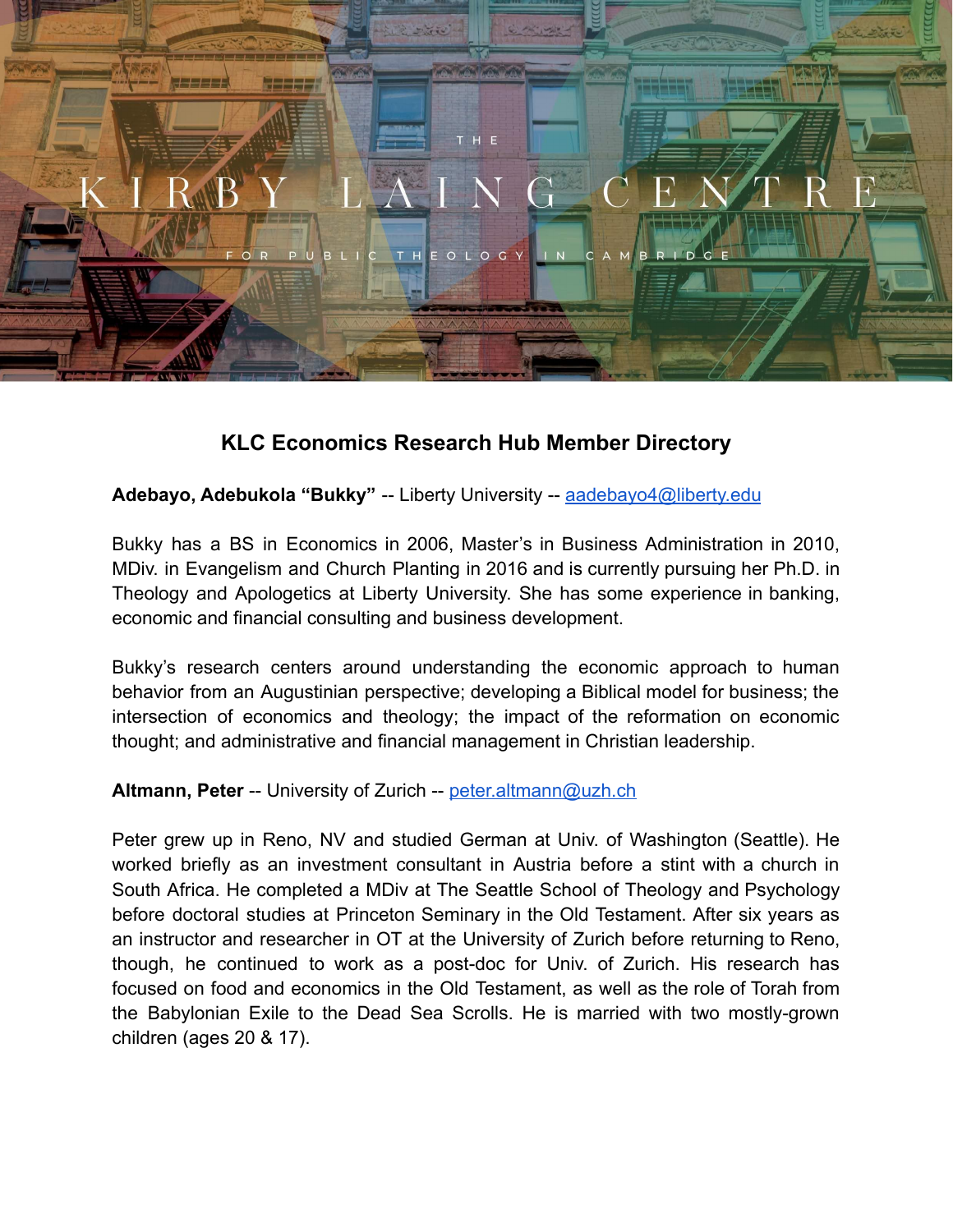He is working on an essay entitled "The Many Sides of Solomon's Riches. Wealth in the Historical Books of Samuel, Kings, and Chronicles," which seeks to evaluate the different perspectives on Solomon in the two main narrative descriptions of him.

**Calhoun, Andrew "AJ"** -- Foundation for the Carolinas & Reformed Theological Seminary -- [ajcalhoun4@gmail.com](mailto:ajcalhoun4@gmail.com)

AJ holds a master's in public policy from the University of Chicago, a bachelor's in urban studies and political science from Furman University, and is a two-time Fulbright Scholarship recipient. Currently, he is pursuing a master's in theology at Reformed Theological Seminary where his research explores the relationship between Christianity and economics. His work and research have taken him to more than 30 countries to partner with groups such as the World Bank, Airbnb, the Chicago Community Trust, the European People's Party, and the Malaysian Ministry of Education.

AJ's research explores and critiques methods of moving from Biblical data to policy (defined broadly as the codified and/or observed practices of governments, institutions, and households). Currently, he is working on a paper comparing the transformational (Kuyperian) and two-kingdoms (Lutheran) cultural postures on economics, perhaps with a focus on the maximization principle. He is also currently committed to two projects with potential impact in both the professional and academic spheres: (1) a draft article on the theology of affordable housing and (2) an equitable evaluation framework that leverages insights from theological economics.

**Chen, Biwei** -- Houghton College -- [biwei.chen@houghton.edu](mailto:biwei.chen@houghton.edu)

Biwei is joining Houghton College as a tenure-track faculty member in fall 2021. He is new to theological economics scholarship and discovered his passion for teaching Economics with Christian perspectives when he applied for faculty positions at Christian colleges.

For the next couple of years, Biwei plans to publish relevant teaching materials that integrate Christian principles into economics and public policy analysis. It would also be a great opportunity to support the development and scholarship of A Theological Economics Policy Primer.

## **Estelle, Sarah** -- Hope College -- [estelle@hope.edu](mailto:estelle@hope.edu)

Sarah is the Associate Professor of Economics and founding director of Hope's Markets & Morality program. She conducts applied microeconomic research on topics including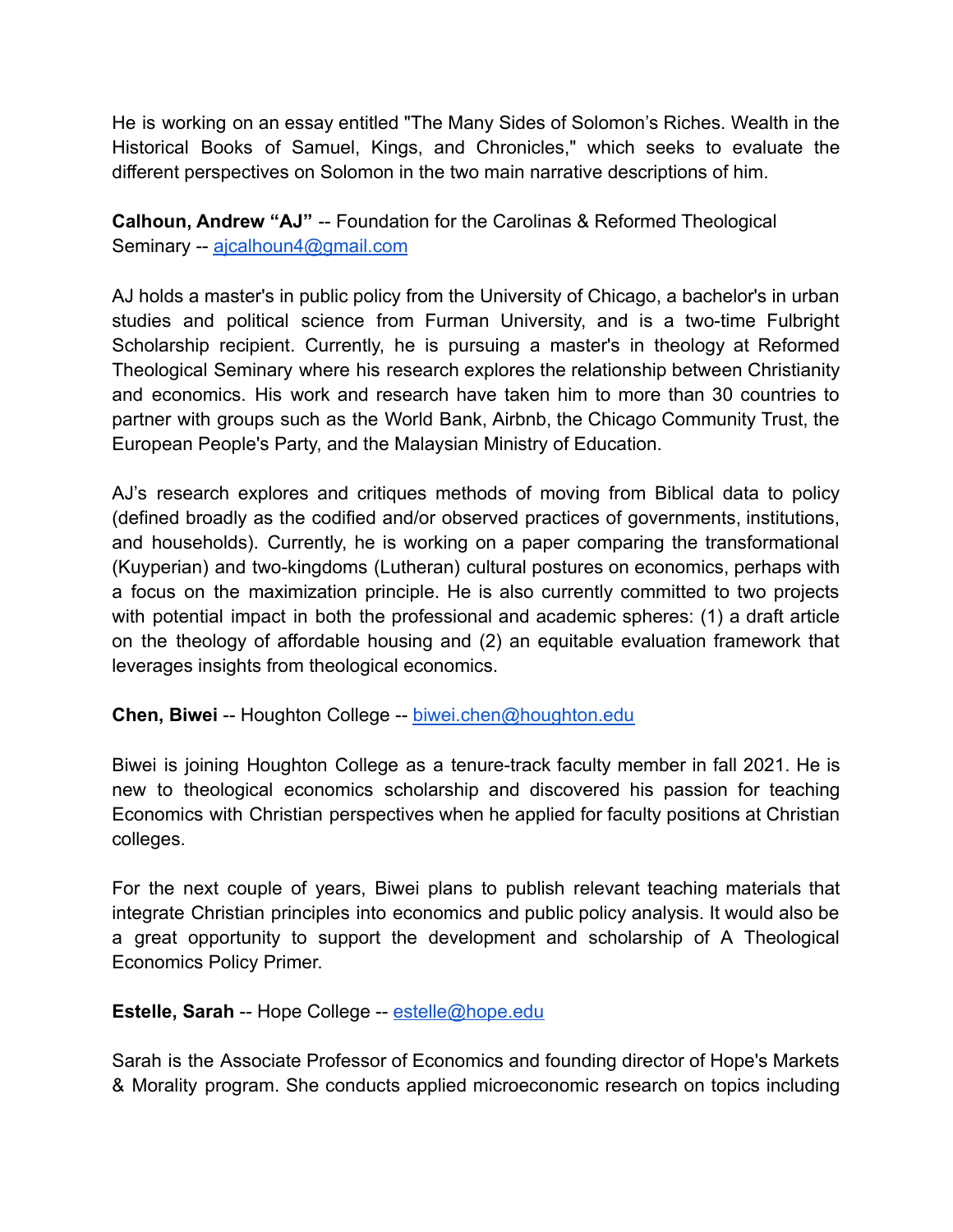parenting investments, higher education, welfare policy, and criminal justice reform. She earned her Ph.D. in economics at the University of Virginia.

In her research, Sarah explores the intersection of traditional Christian teaching and economics, including complementary principles for authority as found in theology and the work of F.A. Hayek, the importance of economic wisdom for understanding Christian love of neighbor, the practical application of economics to loving, and the economic concepts of efficiency and comparative advantage seen as stewardship.

**Furnival, Alastair** -- Evaluate Consulting & Australian Catholic University - [alastair@evaluate.net.au](mailto:alastair@evaluate.net.au)

Alastair is a consulting economist focusing on two areas: social policy and trade economics. He has a Master of Commerce from the University of Sydney and a MA (Theology) from Franciscan. He was formerly Chief of Staff in health portfolios in two Australian Governments, regional Chief Economist of a global food company, and an alumnus of Charles River Associates. Most of his published work is on the economics of healthcare finance.

Alastair's research explores how the intersection of economics and theology may provide a coherent argument for social justice for conservative policymakers and a reconception of the parameters of welfare.

**Hartropp, Andrew "Andy"** -- Centre for Enterprise, Markets and Ethics (Oxford) - [a.hartropp@btinternet.com](mailto:a.hartropp@btinternet.com)

Andy is an economist, theologian and church minister. He has two PhDs, in economics and Christian ethics. He lectured in financial economics for five years at Brunel University, west London. He also worked for a year with the Jubilee Centre in Cambridge. He has published widely on topics in Christianity and economics, including: God's *Good Economy: Doing economic justice in today's world* (IVP, August 2019); and *What is Economic Justice? Biblical and secular perspectives* contrasted (Paternoster, 2007). He has spent thirteen years in Anglican parish ministry. He has served as a tutor with the Oxford Centre for Mission Studies. He is Associate Fellow of the Centre for Enterprise, Markets and Ethics (based in Oxford). He is currently Rector of two village church communities in Leicestershire UK.

In his current research, Andy seeks to provide an appraisal of greed in 21st century societies, combining theological and economic perspectives.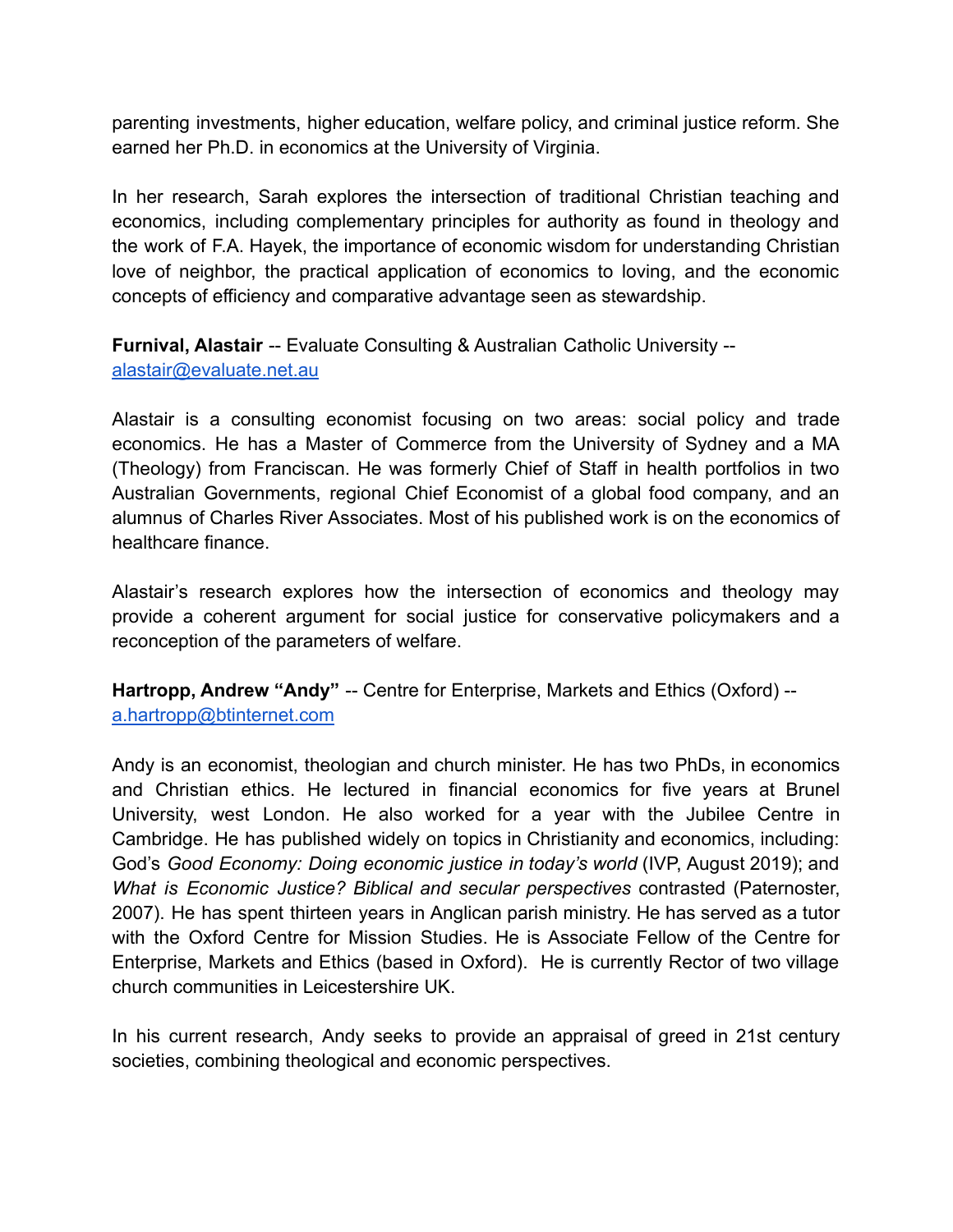#### Henley, Andrew "Andy" -- Cardiff University -- [HenleyA@cardiff.ac.uk](mailto:HenleyA@cardiff.ac.uk)

Andy is Professor of Entrepreneurship and Economics at Cardiff Business School, Cardiff University. He has long experience of research and government policy advisory work on regional economic development, small business and labour markets. He has written extensively on Christian faith and economics.

Andy's research centers around economics and virtue ethics. He is currently developing ideas on Kierkegaardian philosophy and ethics for economics.

**Hubner, Jamin** -- LCC University & University of the People -- [Jaminhubner@gmail.com](mailto:Jaminhubner@gmail.com)

Jamin (BA Theology; MA Religion; MS Applied Economics; ThD Systematic Theology) is a scholar of religion, as well as an economist, activist, and cultural commentator. He currently serves as a professor of economics at the University of the People, a Research Fellow for the Center of Faith and Human Flourishing at LCC International University (Klaipėda, Lithuania), and the co-owner and manager of several businesses. Throughout his career, he has served as an econ professor at Western Dakota Technical Institute, and an Associate Professor of Christian Studies, Dean, and Director of Institutional Effectiveness in liberal arts higher ed. His writing and research has been published by Wiley-Blackwell, University of Toronto Press, the American Academy of Religion, Eisenbrauns, SAGE, and other scholarly venues in a variety of fields spanning the humanities and social sciences.

Jamin's research consists of two projects. One focuses on economic history and colonialist theology: looking at what different colonialist theologies have in common and understanding how they worked economically (Catholic Doctrine of Discovery; Dutch Reformed; etc.), because the language and results of theologies are not economically or ethically neutral. A second project is in economics of religion: looking into the relationship between behavioral economics and theology. Is there a possible relationship between myopic loss aversion and the evolution of the doctrine of eternal conscious torment, for example?

#### **McMullen, Steven "Steve"** -- Hope College -- [mcmullen@hope.edu](mailto:mcmullen@hope.edu)

Steve is an Associate Professor of Economics at Hope College, the Executive Editor of *Faith & Economics*, host of the *Faithful Economy* podcast, and fellow at the Oxford Centre for Animal Ethics. He is the author or coauthor of three books: *Animals and the Economy* (Palgrave 2016), *Digital Life Together* (Eerdmans 2020), and *Should We*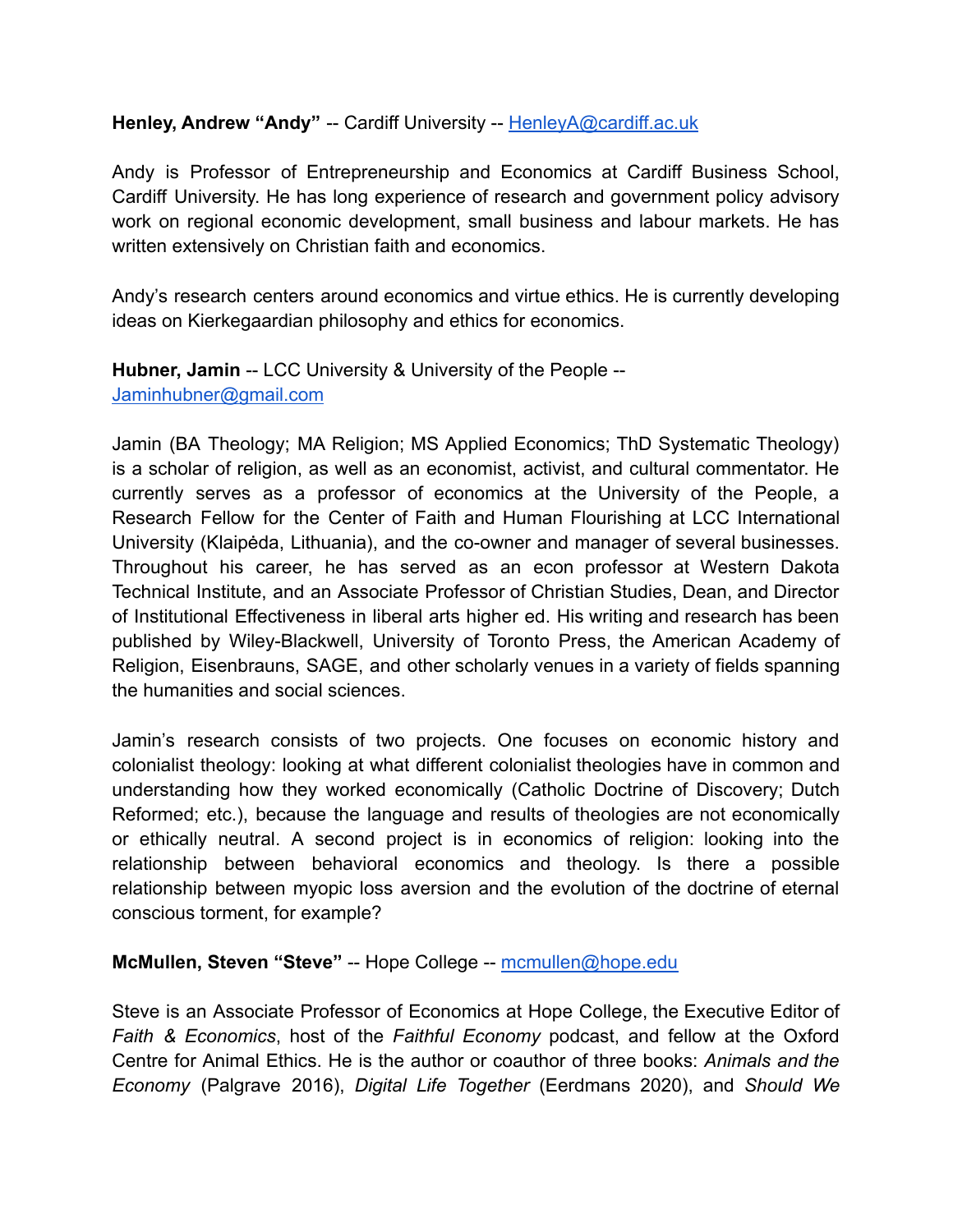*Redistribute Wealth? A Debate* (Routledge 2022). His recent work has focused on the intersection of economics and moral philosophy, particularly animal ethics and distributive justice.

Steve's current research related to theology and economics examines the contemporary role for Kuyperian economics. One of the most recognizable and contentious projects in theological economics has been the development of the Reformed "Kuyperian" approach to economics pioneered by neo-Calvinists. The project critiqued and ultimately rejected large parts of the dominant neo-classical approach to doing economics, and hoped to develop a distinctively Christian way of doing economics. The project has been subject to substantial critique. In this paper, he summarizes the important elements of this Neo-Calvinist economics, engages the main criticisms of the project, and offers a proposal for an amended Kuyperian approach to doing economics.

## **McRorie, Christina** -- Creighton University -- [christina.mcrorie@gmail.com](mailto:christina.mcrorie@gmail.com)

Christina is an Assistant Professor of Theology at Creighton University. She received her PhD from the University of Virginia in 2016. Her essays have appeared in *Theological Studies*, The *Hedgehog Review*, *Soundings*, and the *Journal of Religious Ethics*. She is a member of Catholic Theological Ethics in the World Church, on the editorial board of the Journal of Catholic Social Thought, and an Affiliated Fellow with the Hayek Program for Advanced Study in Politics, Philosophy, and Economics at George Mason University. She is also a Research Fellow in the Collaborative Inquiries in Christian Theological Anthropology project, funded through the John Templeton Foundation.

Christina's research uses resources drawn from Christian theology and ethics, political economy, and economics to consider questions about moral agency and obligation in markets. Her current book project, *Capitalism as the World: A Theology*, uses the theological category of "the world" to examine markets as contexts for moral agency.

**Morgan, Rowlando** -- Department for Transportation & City, University of London - [rowlando.morgan@city.ac.uk](mailto:rowlando.morgan@city.ac.uk)

Rowlando is currently undertaking a PhD in economics, specialising in Public Sustainability and the geometry of debt at the macroeconomic level.

Rowlando's research interests lie in the space of debt and how theology informs our understanding of how debt works. He has been developing simple geometric mathematical approaches to understand how debt works at the macroeconomic level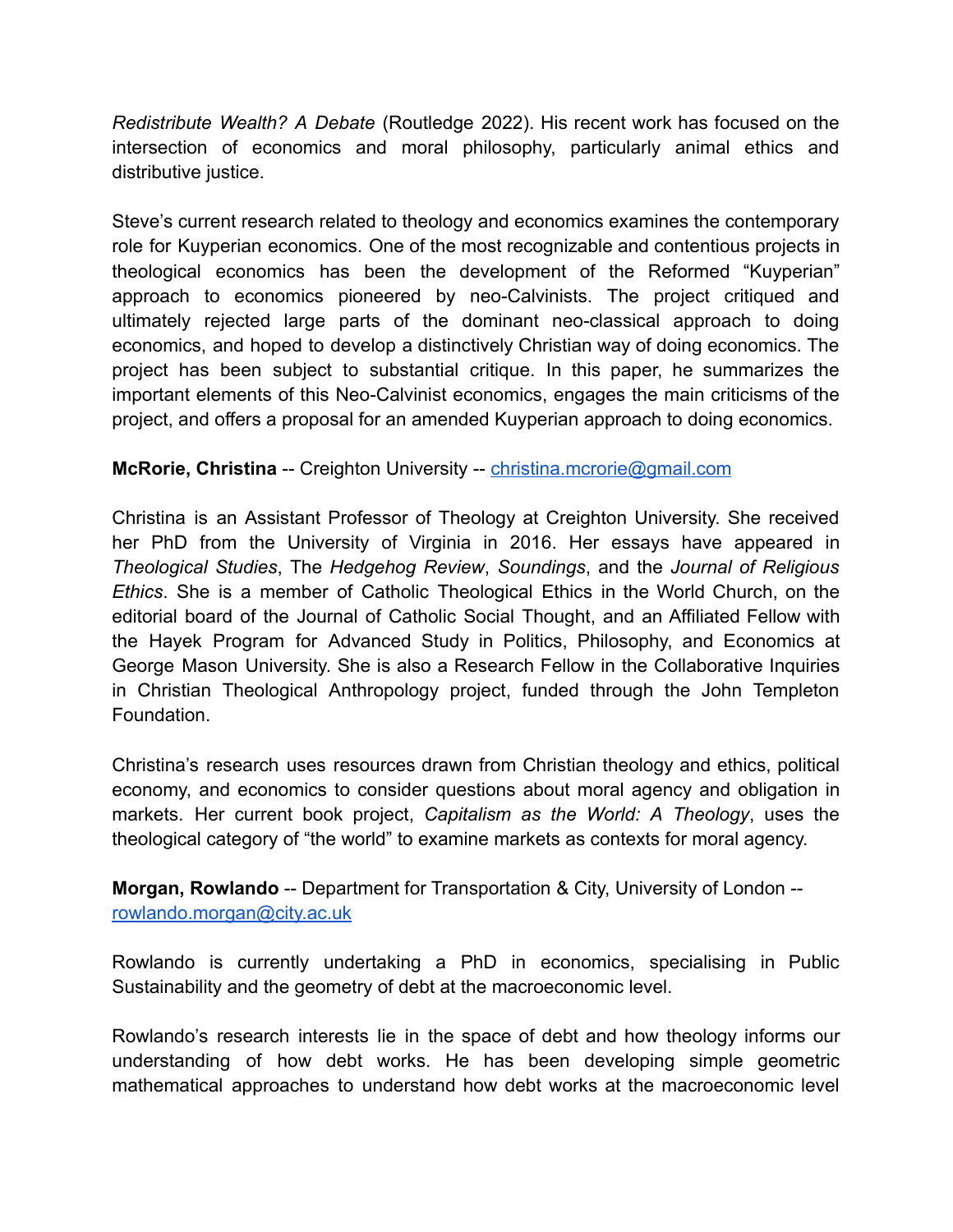and how this relates to related laws, commandments and principles in theology. He has been considering how theological principles such as debt forgiveness have relevance in the consideration of debt crises and public debt sustainability. He has been part of Association for Christian Economics (ACE) UK since 2012 and has written two papers for their Discussion Papers series about the 'geometry' of debt and how this relates to the Sabbath and debt issues. He has also presented a paper at ACE on the necessity of debt forgiveness.

# **Oslington, Paul** -- Alphacrucis College -- [paul.oslington@ac.edu.au](mailto:paul.oslington@ac.edu.au)

Paul joined Alphacrucis in January 2013, and was inaugural Dean of the Faculty of Business and PhD Program Director. Previously he held a Chair jointly in the School of Business and School of Theology at Australian Catholic University from 2008-2013, and Associate Professor of Economics at University of New South Wales. He held visiting positions at University of Oxford in 1999, University of British Columbia and Regent College Vancouver in 2003, Princeton Theological Seminary and University in 2006/7, and the Center of Theological Inquiry Princeton in 2020

Paul's current research includes the mathematization of John Finnis' new natural law approach to action and moral evaluation, an Entry on Economics for *St Andrews Encyclopedia of Theology*, and a Book for HUP on economic thinking in the Christian tradition.

## **Rhodes, Michael** -- Carey Baptist College -- [michael.rhodes@carey.ac.nz](mailto:michael.rhodes@carey.ac.nz)

Michael has spent the last 13 years working at the intersection of economics, Scripture, and the mission of God. He recently became the Lecturer in Old Testament at Carey Baptist College in New Zealand, where the Rhodes family will relocate once Covid allows. In addition to being involved with Christian community development projects around workforce development, job training, and social enterprise, Michael co-published a book on economic discipleship with pastor Robby Holt and economist Brian Fikkert (*Practicing the King's Economy*; Baker 2018), as well as an academic paper with Fikkert on moral formation and markets. His dissertation focused on moral formation for economic justice in meals in the Bible (forthcoming as Formative Feasting; Peter Lang 2022). He is currently researching and writing a book for IVP Academic that will include chapters on resonances between the biblical year of Jubilee and the contemporary case for reparations for black Americans and the relationship between economic wisdom and economic justice in the book of Proverbs. As a practitioner, Michael has been involved with a project through the Chalmers Center for Economic Development designed to help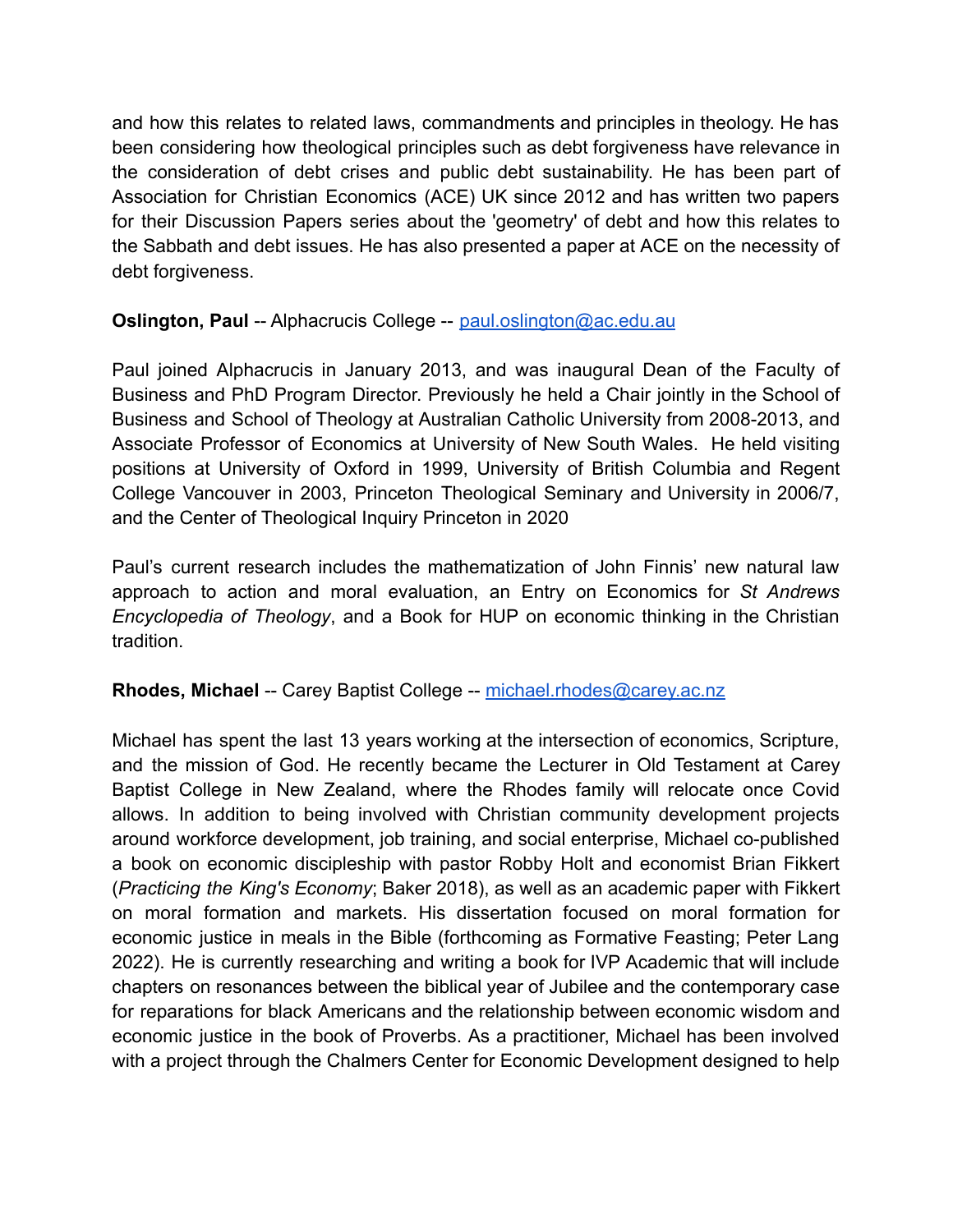Christian executives re-imagine how they might hire, retain, and invest in materially poor workers.

Michael is working on research and writing projects on the biblical Year of Jubilee and the case for reparations for black Americans (in part in dialogue with the work of economist William Darity), as well as a chapter on the relationship between economic wisdom and economic justice in Scripture and today.

**Smith, Ian** -- University of St Andrews' School of Economics and Finance - [is@st-and.ac.uk](mailto:is@st-and.ac.uk)

Ian is a Senior Lecturer in Economics at the University of St Andrews' School of Economics and Finance.

Ian's research interests are in the economics of religion and the application of economic approaches to interpreting biblical texts. He would be interested in research reflecting on the implications of Christian eschatology for how we do our economic ethics.

**Tatum, Robert "Rob"** -- University of North Carolina Asheville -- [rtatum@unca.edu](mailto:rtatum@unca.edu)

Rob is the Cary Caperton Owen Distinguished Professor in Economics at UNC Asheville. His teaching and research traditionally concerned international and development macroeconomics, supported in part through a Fulbright-Hays Award to Brazil. In recent years, he has begun exploring a new area of scholarship in theology-oriented economics-supported policymaking. Publications in this line of research can be found in the *Journal of Markets and Morality*, *Faith and Economics*, and the *Journal of Economics, Theology, and Religion*. Complementing this new scholarship, Rob has developed an interdisciplinary course on "Morality and Material Progress" with support from the U.S. National Endowment for the Humanities. Along with KLC and KLC's Economics Research Hub, he considers one of his intellectual homes to be the Association for Christian Economics UK. In his free time, Rob loves spending time with his wife and two children and enjoys traveling and exploring the great outdoors through hiking, camping, fishing, and trail running.

Rob has projects planned regarding the theology and economics of globalization, poverty, inequality, and labor policy, among others, and would like to develop *A Theological Economics Policy Primer* in collaboration with fellow Hub members. Some scholarly priorities for the next two years include the following three articles: "Patristics Writers and a Theological Economics of Inequality," "A Newbie's Guide to Developing a